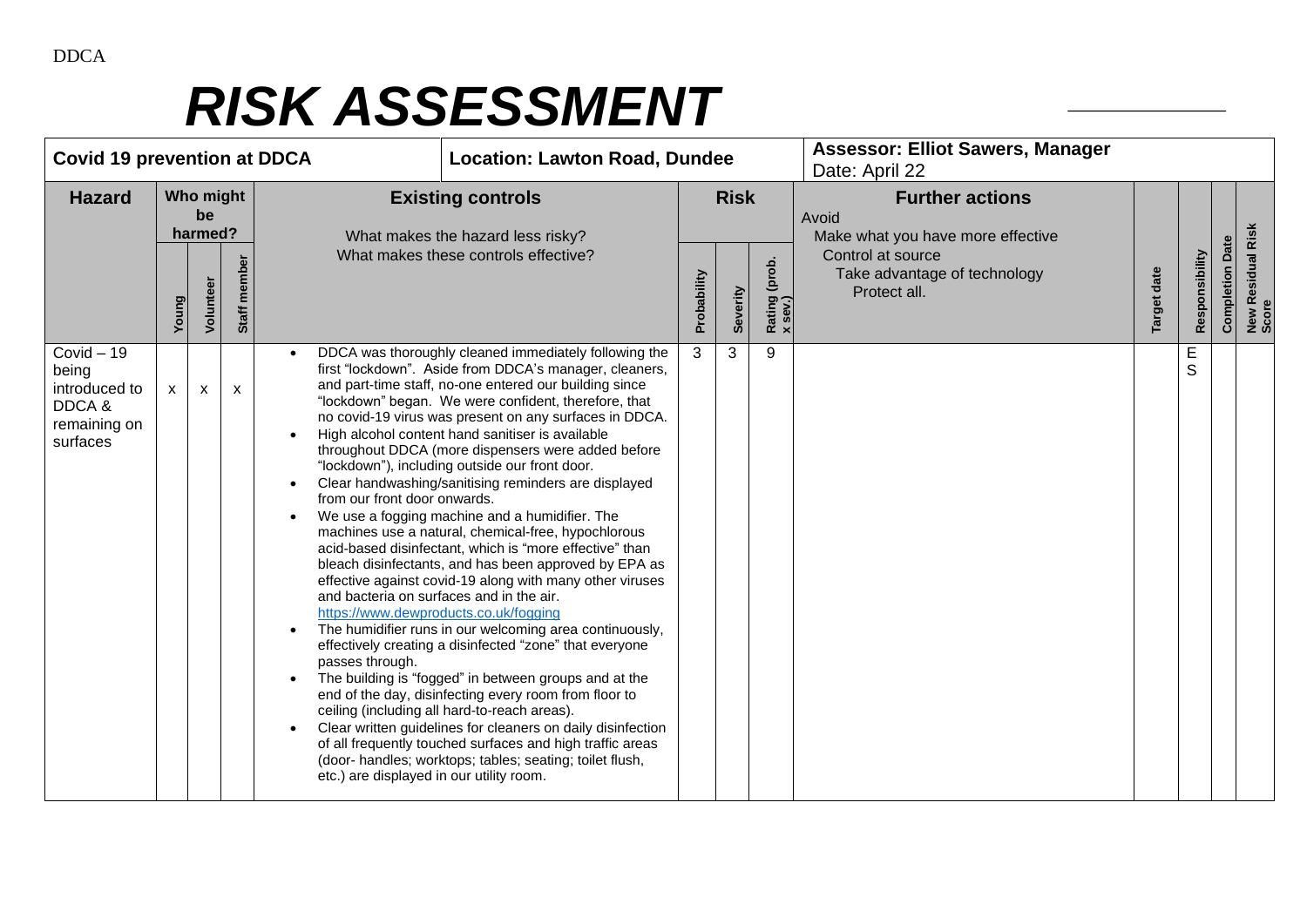| <b>Covid 19 prevention at DDCA</b> |                            |           |                           |                                                                                                                                                                                                                                                                                                                                                            | <b>Location: Lawton Road, Dundee</b> |                                                               |   |    | <b>Assessor: Elliot Sawers, Manager</b><br>Date: April 22         |             |                                                                      |                        |                            |  |  |
|------------------------------------|----------------------------|-----------|---------------------------|------------------------------------------------------------------------------------------------------------------------------------------------------------------------------------------------------------------------------------------------------------------------------------------------------------------------------------------------------------|--------------------------------------|---------------------------------------------------------------|---|----|-------------------------------------------------------------------|-------------|----------------------------------------------------------------------|------------------------|----------------------------|--|--|
| <b>Hazard</b>                      | Who might<br>be<br>harmed? |           |                           |                                                                                                                                                                                                                                                                                                                                                            |                                      | <b>Existing controls</b><br>What makes the hazard less risky? |   |    | <b>Risk</b>                                                       |             | <b>Further actions</b><br>Avoid<br>Make what you have more effective |                        |                            |  |  |
|                                    | Young                      | Volunteer | Staff member              | What makes these controls effective?                                                                                                                                                                                                                                                                                                                       |                                      | Rating (prob.<br>x sev.)<br>Probability<br>Severity           |   |    | Control at source<br>Take advantage of technology<br>Protect all. | Target date | Responsibility                                                       | <b>Completion Date</b> | New Residual Risk<br>Score |  |  |
|                                    |                            |           |                           | Reduced number of toys and equipment available<br>to limit possible surface contamination.<br>Staff completed "Covid 19 good practice" training<br>course online.<br>Everyone entering our building will be directed to<br>sanitise or wash their hands and encouraged to do<br>so regularly.<br>Contactless "Pedal" bin located in our welcoming<br>area. |                                      |                                                               |   |    |                                                                   |             |                                                                      |                        |                            |  |  |
| Scottish<br>Government<br>Guidance |                            |           |                           | We are following the Scottish Government's Guidance for<br>face-to-face support groups.                                                                                                                                                                                                                                                                    |                                      | 3                                                             | 3 | 9  |                                                                   |             |                                                                      |                        |                            |  |  |
| Masks                              | X                          | X         | $\boldsymbol{\mathsf{x}}$ | Although restrictions around mask wearing have<br>been lifted by the Scottish Government,<br>DDCA.staff and volunteers will continue to wear<br>masks around children and young people, unless<br>exempt.                                                                                                                                                  |                                      | $\overline{4}$                                                | 3 | 12 |                                                                   |             |                                                                      |                        |                            |  |  |
| Evening<br>group<br>personal care  | X                          | X         | X                         | Appropriate PPE well stocked and worn by staff.<br>We now have masks with clear panels, so young<br>people and families can see us smiling!                                                                                                                                                                                                                |                                      | $\overline{4}$                                                | 3 | 12 |                                                                   |             |                                                                      |                        |                            |  |  |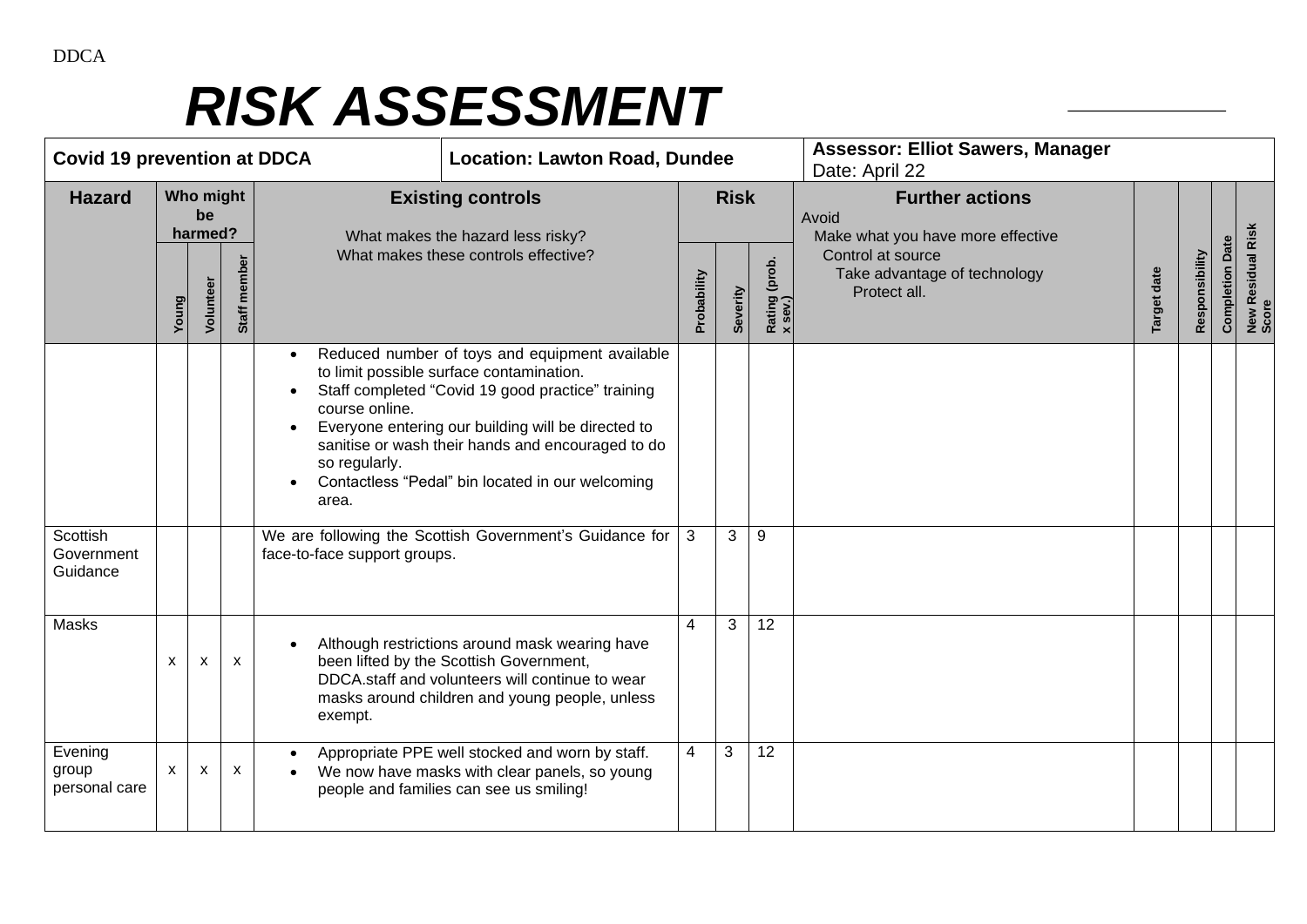| <b>Covid 19 prevention at DDCA</b>                                                         |                            |           |                                                                              |                                                                                                               | <b>Location: Lawton Road, Dundee</b>                                                                                                                                                                                                                                                                                                                                                                                                                                                                                                                                                                                                                                                                                                                                                                                                               |                                                                      |          |                          | <b>Assessor: Elliot Sawers, Manager</b><br>Date: April 22         |             |                |                        |                            |
|--------------------------------------------------------------------------------------------|----------------------------|-----------|------------------------------------------------------------------------------|---------------------------------------------------------------------------------------------------------------|----------------------------------------------------------------------------------------------------------------------------------------------------------------------------------------------------------------------------------------------------------------------------------------------------------------------------------------------------------------------------------------------------------------------------------------------------------------------------------------------------------------------------------------------------------------------------------------------------------------------------------------------------------------------------------------------------------------------------------------------------------------------------------------------------------------------------------------------------|----------------------------------------------------------------------|----------|--------------------------|-------------------------------------------------------------------|-------------|----------------|------------------------|----------------------------|
| <b>Hazard</b>                                                                              | Who might<br>be<br>harmed? |           | <b>Existing controls</b><br><b>Risk</b><br>What makes the hazard less risky? |                                                                                                               |                                                                                                                                                                                                                                                                                                                                                                                                                                                                                                                                                                                                                                                                                                                                                                                                                                                    | <b>Further actions</b><br>Avoid<br>Make what you have more effective |          |                          |                                                                   |             |                |                        |                            |
|                                                                                            | Young                      | Volunteer | Staff member                                                                 |                                                                                                               | What makes these controls effective?                                                                                                                                                                                                                                                                                                                                                                                                                                                                                                                                                                                                                                                                                                                                                                                                               |                                                                      | Severity | Rating (prob.<br>x sev.) | Control at source<br>Take advantage of technology<br>Protect all. | Target date | Responsibility | <b>Completion Date</b> | New Residual Risk<br>Score |
| <b>Difficulty</b><br>controlling<br>the numbers<br>attending<br><b>DDCA</b><br>activities. | $\mathsf{X}$               | X         | $\mathsf{x}$                                                                 | numbers managed.<br>$\bullet$<br>or otherwise).<br>Outdoor play encouraged.<br>welcome to enter our building. | We waited until restrictions on numbers from<br>different households meeting at one time were<br>relaxed sufficiently before re-starting our groups in<br>August 2021, following Scottish Government<br>Guidelines pertaining to "Support Groups".<br>Clear plan on who can attend evening groups with<br>Families informed that groups may have to be<br>cancelled because of staff absences (covid related<br>We initially asked parents & carers not to enter the<br>building when dropping off/collecting young people<br>for evening groups. However, we realise that part<br>of our work as a support group is to support these<br>parents and to provide a "listening ear" when<br>required. Given the spacious, ventilated nature of<br>our premises, and by following the government<br>guidelines detailed above, parents and carers are | 3                                                                    | 3        | 9                        |                                                                   |             | E<br>S         |                        |                            |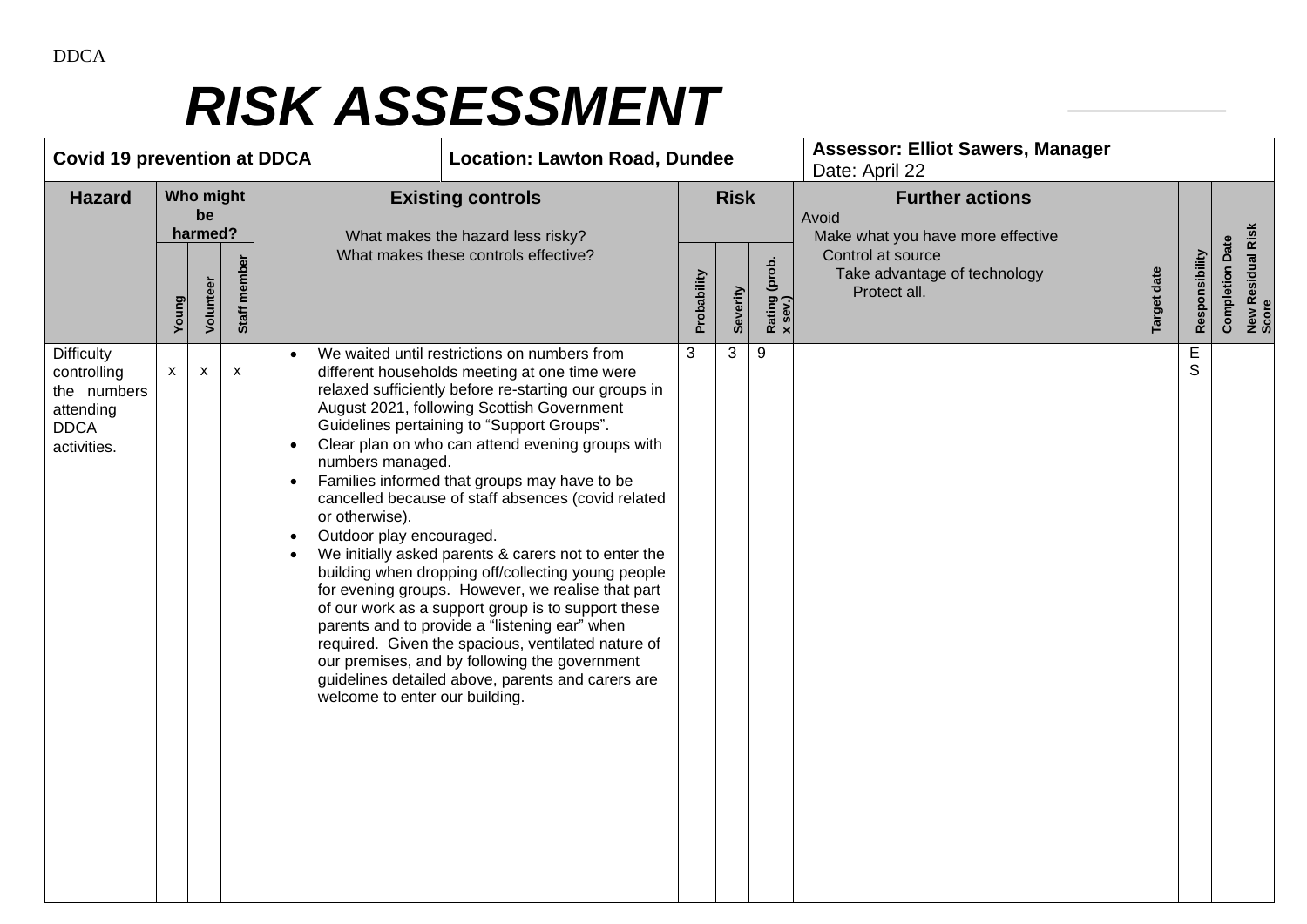| <b>Covid 19 prevention at DDCA</b>                                           |                            |                           |                          |                                                                                                                                                                                                                                                                                                | <b>Location: Lawton Road, Dundee</b>             |              |                          |                                                                      | <b>Assessor: Elliot Sawers, Manager</b><br>Date: April 22 |                |                        |                            |  |
|------------------------------------------------------------------------------|----------------------------|---------------------------|--------------------------|------------------------------------------------------------------------------------------------------------------------------------------------------------------------------------------------------------------------------------------------------------------------------------------------|--------------------------------------------------|--------------|--------------------------|----------------------------------------------------------------------|-----------------------------------------------------------|----------------|------------------------|----------------------------|--|
| <b>Hazard</b>                                                                | Who might<br>be<br>harmed? |                           | <b>Existing controls</b> |                                                                                                                                                                                                                                                                                                | <b>Risk</b><br>What makes the hazard less risky? |              |                          | <b>Further actions</b><br>Avoid<br>Make what you have more effective |                                                           |                |                        |                            |  |
|                                                                              | Young                      | Volunteer                 | Staff member             | What makes these controls effective?                                                                                                                                                                                                                                                           | Probability<br>Severity                          |              | Rating (prob.<br>x sev.) | Control at source<br>Take advantage of technology<br>Protect all.    | Target date                                               | Responsibility | <b>Completion Date</b> | New Residual Risk<br>Score |  |
| Staff<br>anxieties<br>regarding<br>return to work                            | $\mathsf{X}^-$             | $\mathbf{x}$              | $\mathsf{x}$             | Staff were consulted to contribute to re-start plan<br>and have been consulted regularly regarding<br>numbers and volunteer return plans.<br>Staff asked regularly to share all and any concerns<br>they have regarding re-starting activities, in order<br>to work together to address these. |                                                  | 3            | 3                        | 9                                                                    | No further action required                                |                |                        |                            |  |
| Risk of covid<br>19 when<br>preparing<br>food and<br>snacks                  | $\mathsf{x}$               | $\mathsf{x}$              | $\mathsf{x}$             | Snacks for young people will be allowed unless we<br>are advised that this poses a risk of contamination.<br>Staff will be allowed to eat, given that our part-time<br>$\bullet$<br>staff often attend straight from their day-jobs.                                                           |                                                  | $\mathbf{1}$ | $\mathbf{1}$             | $\mathbf{1}$                                                         | No further action required                                |                |                        |                            |  |
| <b>Minibus</b>                                                               | X                          | $\boldsymbol{\mathsf{x}}$ | $\mathsf{x}$             | Our minibus driver and passenger assistant will<br>continue to wear masks.<br>If possible, social distancing will be encouraged<br>when sitting on the minibus.<br>Our minibus will be "fogged" between journeys<br>using our portable fogging machine and safe,<br>water-based disinfectant.  |                                                  | $\mathbf{1}$ | $\mathbf{1}$             | $\mathbf 1$                                                          | No further action required                                |                |                        |                            |  |
| Risk of<br>introducing<br>covid 19<br>when school<br>group visits<br>resume. | $\mathsf{x}$               | $\mathsf{x}$              | $\mathsf{x}$             | School visits resumed in August 2021, given that<br>our premises are spacious, outdoor play will be<br>encouraged, and the groups are generally small<br>(around 10 children).<br>Groups encouraged to use our garden and large<br>$\bullet$<br>summerhouse.                                   |                                                  | 3            | 3                        | 9                                                                    | No further action required                                |                |                        |                            |  |